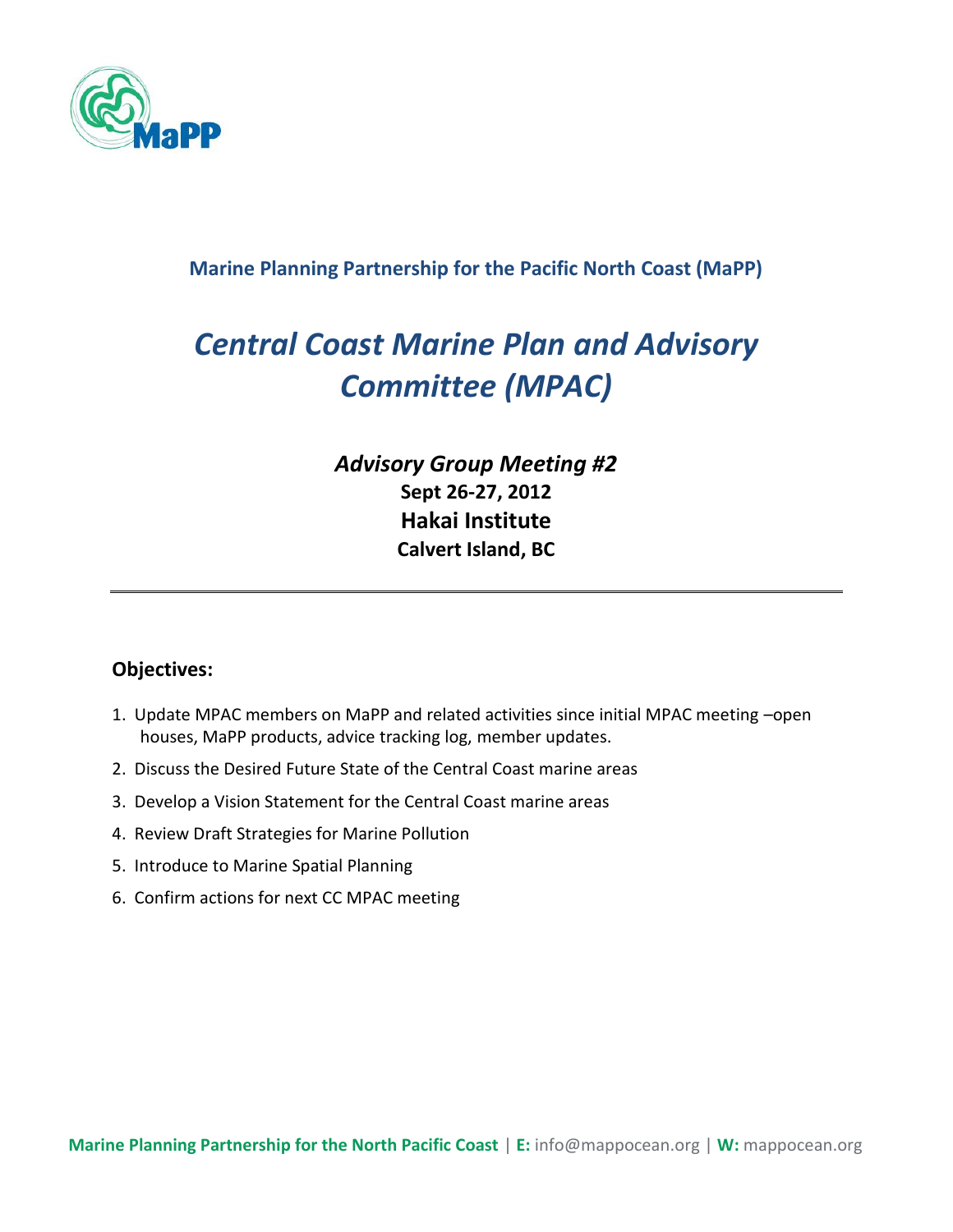

## **Day 1**

| #              | Time         | <b>Topic</b>                                                                                                                                                                                                                                        |
|----------------|--------------|-----------------------------------------------------------------------------------------------------------------------------------------------------------------------------------------------------------------------------------------------------|
|                | 8:30-9:00am  | <b>Coffee and Networking</b>                                                                                                                                                                                                                        |
| $\mathbf{1}$   | $9:00-9:15$  | <b>Welcome and Opening</b><br>Facilitator/Co-chairs welcoming<br>Location logistics<br>$\bullet$<br>Overview of Agenda<br>$\bullet$<br>Introductions around the room                                                                                |
| $\overline{2}$ | $9:15-10:15$ | <b>Updates and Advice Review</b><br>Introduction to MaPP<br>$\bullet$<br>Bella Coola Open House<br>$\bullet$<br>MPAC member updates<br>$\bullet$<br>MPAC membership update<br>$\bullet$<br>Review advice log<br>$\bullet$<br><b>MPAC Scheduling</b> |
|                | 10:15-10:30  | <b>Break</b>                                                                                                                                                                                                                                        |
| 3              | 10:30 -12:00 | <b>Intro to Marine Spatial Planning</b>                                                                                                                                                                                                             |
|                | 12:00-1:00   | Lunch - provided                                                                                                                                                                                                                                    |
| 4              | $1:00-2:30$  | <b>Key Marine Issues</b>                                                                                                                                                                                                                            |
|                | 2:30-2:45    | <b>Break</b>                                                                                                                                                                                                                                        |
| 5              | $2:45-4:00$  | <b>Marine Vision Statement</b><br>Review of prepared Draft                                                                                                                                                                                          |
| 6              | 4:00-4:30    | Day 1 wrap and look ahead to Day 2                                                                                                                                                                                                                  |